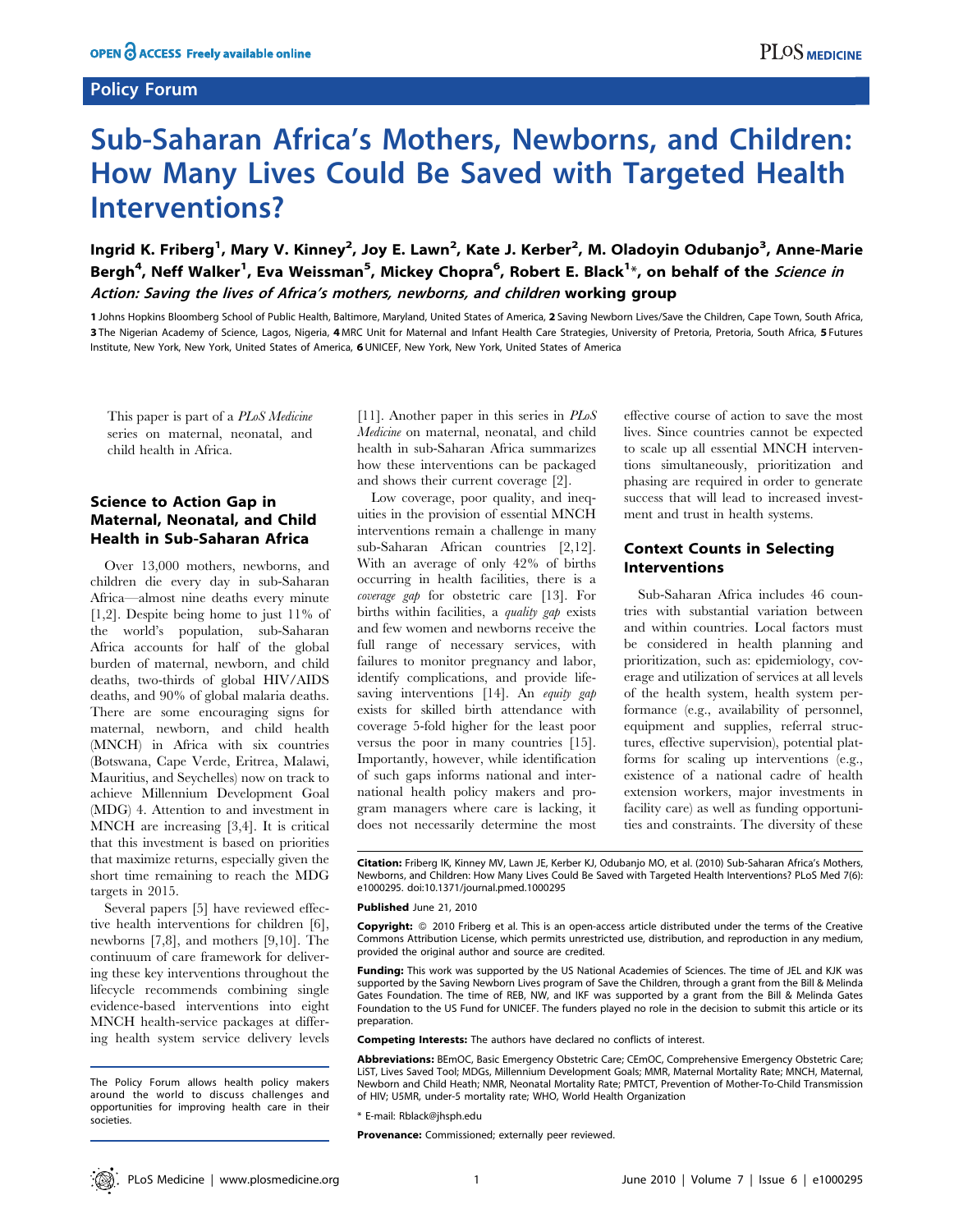#### Summary Points

- Sub-Saharan Africa is at a critical point for achieving the Millennium Development Goals for maternal and child survival. Time is short so strategic action is needed now to maximize mortality reduction by 2015.
- We estimated mortality reduction for 42 sub-Saharan African countries if high coverage of MNCH interventions was achieved, using the Lives Saved Tool (LiST). Nearly 4 million African women, newborns, and children need not die each year if already well known interventions reached 90% of families.
- We also undertook a detailed analysis of nine African countries that estimated mortality reductions and additional cost for feasible increases in coverage of selected high-impact MNCH interventions considering three differing health system contexts. It revealed that a 20% coverage increase for selected community-based/outreach interventions would save an estimated 486,000 lives and cost an additional US\$1.21 per capita. Increasing the quality of current facility births would save 105,000 lives and cost an additional US\$0.54 per capita.
- Functioning health systems require both community-based or outreach services and facility-based care. Maximizing mortality impact for Africa's mothers, newborns, and children depends on using local data to prioritize the most effective mix of interventions, while building a stronger health system.

factors reflects the fact that health systems are complex and include many dimensions. The World Health Organization (WHO) has proposed six essential health system components: governance, financing, human resources, service delivery, logistics and supplies, and information systems [16]. Although there have been many attempts to measure the strength of a health system, such as health expenditures per capita [17] and more complex composite scores [18], an important measure of health system function should reflect health outcomes, ideally mortality. Skilled birth attendance has recently been identified as a useful marker of health system access and equity of services delivery [19,20], as it is strongly and negatively correlated with maternal and neonatal mortality. Skilled birth attendance is a good predictor of human resource density and demand for health services, both contributing factors to health system performance and quality [15,20].

In this paper, we estimate the lives that could be saved by scaling up proven health interventions in a variety of health systems, categorized by skilled birth attendance categories, to maximize progress towards MDGs 4 and 5.

#### Methods

#### Country Selection

We undertook two analyses as follows:

1. For all sub-Saharan African countries with more than 20,000 births per year (42 countries with the exclusion of four with less than 20,000 births [Cape Verde, Mauritius, Sao Tome and Principe, and Seychelles]) we undertook an analysis of lives saved in 2015 for mothers, newborns, and children with 90% coverage of all MNCH interventions.

2. For nine selected sub-Saharan Africa countries we analyzed feasible coverage increases of selected interventions. We selected these nine countries for their range of epidemiology (such as HIV prevalence) and health system contexts and because the academies of sciences in many of these countries are part of the African Science Academies Development Initiative (ASADI), which enabled input from approximately 60 African scientists [1] to the process of intervention selection. The countries are Cameroon, Ethiopia, Ghana, Kenya, Nigeria, Senegal, South Africa, Tanzania, and Uganda, which together account for approximately 50% of sub-Saharan Africa's maternal and child deaths.

Using coverage of skilled attendance at birth, these countries were categorized into three ''health system contexts'' (Table 1), providing a framework for assessment of priority MNCH interventions in local contexts:

- $\bullet$  Low health system context (skilled attendance  $\langle 30\% \rangle$ ,
- $\bullet$  Middle health system context (skilled attendance 30–60%), and
- $\bullet$  High health system context (skilled attendance  $>60\%$ ).

Ethiopia and Northern Nigeria fall in the low skilled birth attendance coverage

 $\gamma$ group (<30%). Nigeria was split into north and south as skilled attendance varies markedly between states—69% in the southern zones and 25% in the northern zones (Table 1). Most of sub-Saharan Africa falls in the middle band (30%– 60%), including five of our nine example countries (Ghana, Kenya, Senegal, Uganda, and Tanzania). The higher skilled attendance group  $(>60\%)$  includes Cameroon, South Africa, and Southern Nigeria.

#### Baseline Data

The most recent available estimated rates, numbers, and causes of maternal, neonatal, and child deaths [13,21–24], by country, were used for this exercise as detailed in another paper in the PLoS Medicine series [2]. Coverage data are available for many interventions in populous low- and middle-income countries through Demographic and Health Surveys. For some interventions where population-based coverage data are lacking, estimates were made based upon related known coverage indicators, as described in the Lives Saved Tool (LiST) manual [25].

## Intervention Selection, Target Coverage Increases, and Timing

For the analysis for all sub-Saharan African countries, we included all the MNCH interventions in LiST as outlined in another paper [2], building on previous such analysis [7,26–32]. The interventions and their effectiveness sizes as applied are detailed in Table S1. For this analysis, coverage was increased from current levels in 2009 to 90% in 2015 and lives saved in the year 2015 were estimated and summed for all 42 countries and for mothers, newborns, and children.

For the context-specific analysis in the nine selected countries, we considered moderate coverage increases over two years of selected interventions to suit the various health system contexts. Intervention selection was based on: potential mortality impact, affordability, feasibility, and expected effect on equity. Detailed explanations of which interventions were selected for each country and the lives saved and costing results are provided in a previous report [1]. In each health system context, a combination of community/ outreach and facility-based targets were chosen.

• For community/outreach interventions, we set a target of increasing coverage by 20% within two years, recognizing that in some settings and for some interventions it may be possible to increase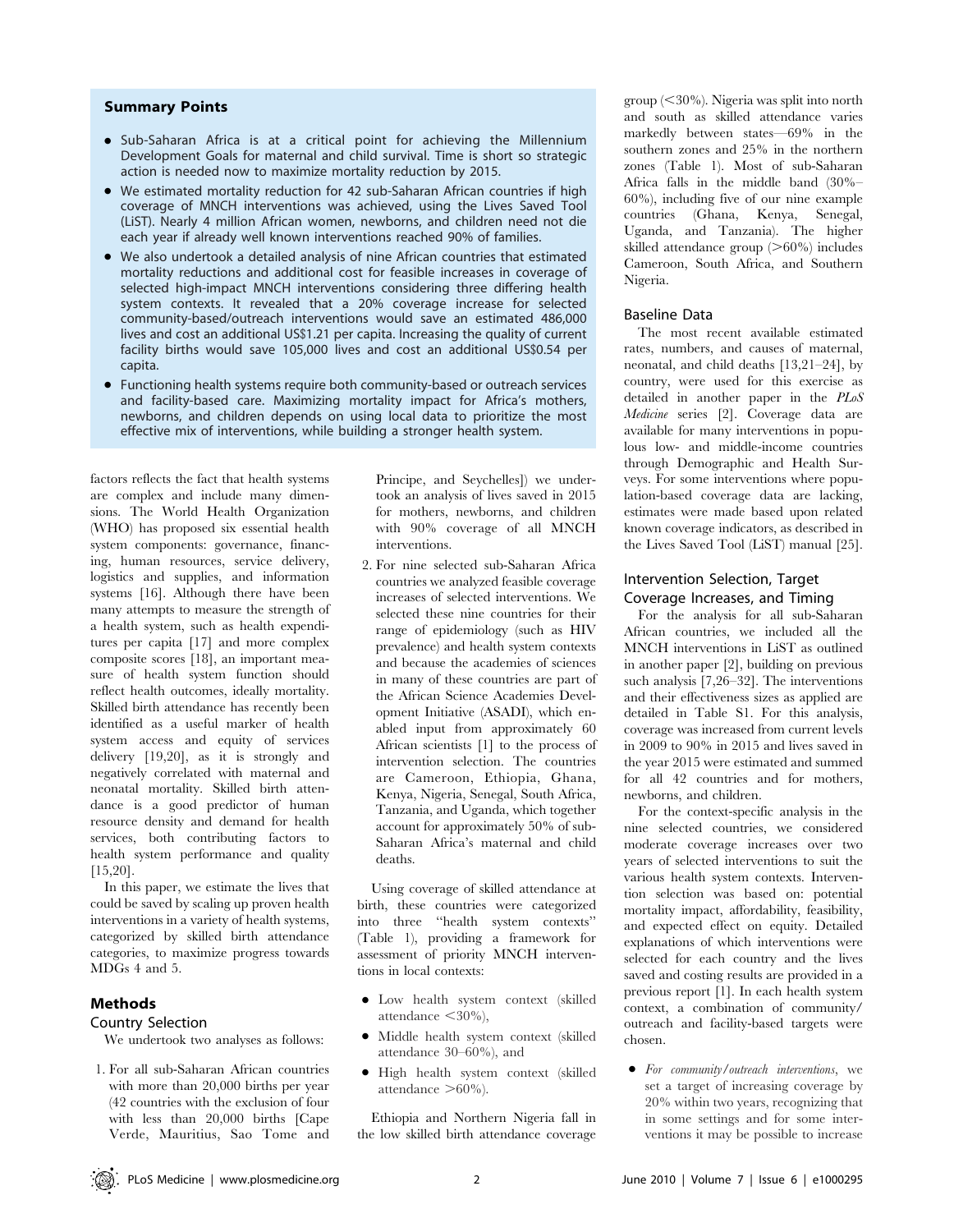Table 1. Summary of the nine example countries split by level of health system context, around the year 2008.

|                                                           | <b>Low Context (Skilled</b><br>Attendance <30%) | <b>Middle Context</b><br>(Skilled Attendance)<br>30-60%) | <b>High Context (Skilled</b><br>Attendance >60%) | Total                               |
|-----------------------------------------------------------|-------------------------------------------------|----------------------------------------------------------|--------------------------------------------------|-------------------------------------|
|                                                           | <b>Ethiopia, Northern</b><br>Nigeria            | Ghana, Kenya,<br>Senegal, Uganda,<br>Tanzania            | Cameroon, South<br>Africa, Southern<br>Nigeria   | <b>All Nine</b><br><b>Countries</b> |
| Annual number of births                                   | 6,286,000                                       | 5,970,000                                                | 4,561,000                                        | 16,817,000                          |
| <b>Total number of MNC deaths</b>                         | 1,079,000                                       | 700,000                                                  | 530,000                                          | 2,310,000                           |
| Maternal mortality ratio (deaths per 100,000 live births) | 760                                             | 720                                                      | 833                                              | 771                                 |
| Neonatal mortality rate (deaths per 1,000 live births)    | 49                                              | 35                                                       | 30                                               | 38                                  |
| Under-five mortality rate (deaths per 1,000 live births   | 170                                             | 110                                                      | 110                                              | 130                                 |
| Skilled birth attendance (%)                              | 16%                                             | 47%                                                      | 74%                                              | 46%                                 |
| Facility births (%)                                       | 23%                                             | 49%                                                      | 73%                                              | 48%                                 |
| Density of health workers (per 1,000)                     | 0.3                                             | 0.7                                                      | 3                                                |                                     |

Data from Bryce and Requejo, Countdown to 2015, 2008 [12] and State of the World's Children 2010 [13]. doi:10.1371/journal.pmed.1000295.t001

coverage more than 20% in two years, while in others this may be challenging. For example, Figure 1 shows current coverage for some key outreach packages in Uganda with arrows indicating the modeled increase for this analysis. The selected interventions for the three health system contexts are shown in table 2. Maternal interventions considered for scale up at the community or outreach level included family planning programs to increase contraceptive prevalence, a rapid and cost effective way to reduce maternal deaths [33]. Tetanus toxoid was considered in low health system contexts to reduce newborn deaths as well as preventive postnatal care, including promotion of healthy practices such as exclusive breastfeeding, clean cord care, and prompt detection and referral for illness, which can be done as an outreach service through home visits delivered by community health workers [34]. For children, preventive practices, including immunizations, vitamin A supplementation, and distribution of insecticide-treated mosquito nets, are essential outreach interventions. Counseling on breastfeeding and complementary feeding, as well as food and vitamin/mineral supplementation, can reduce child mortality and can be delivered at the community-level [29]. Case management of childhood illnesses such as diarrhea, pneumonia, malaria, and measles can occur at the primary care level [35], and is critical in settings with high numbers of child deaths due to infectious diseases. In settings where primary care facilities may be distant,

community case management has been shown to be highly effective.

 $\bullet$  For health facility based interventions, we set a coverage target of increasing facility-based MNCH interventions to the current coverage of institutional births, or addressing missed opportunities for these facility births, closing the quality gap. In almost all these countries the coverage of facility births is much higher than the coverage of high impact facility-based interventions required at birth for many women and newborns such as emergency obstetric care, antenatal steroids, neonatal resuscitation, and Kangaroo Mother Care—as demonstrated by Uganda's current coverage levels for facility-based interventions in Figure 2.

## Modeling Methods

LiST is a new module incorporated into Spectrum based on The Lancet's ''Child Survival, Neonatal Survival and Undernutrition'' series [5–9]. Spectrum is a well-established, free software programme that projects national or subnational demographic change. It is linked to modules for estimating the impact of family planning interventions and AIDS interventions (developed with UNAIDS) [36,37]. LiST pre-loads national-level health status and mortality data, as well as intervention coverage. The user changes coverage for selected interventions by year—in this exercise, through 2011, using 2009 as the baseline. These changes are linked to cause-specific mortality estimates, resulting in estimates of lives saved for mothers, newborns, and children by intervention and cause per year for that country. The effectiveness values for each intervention come from a standardised review process developed by the Child Health Epidemiology Reference Group (CHERG) with UN partners and using the GRADE criteria to establish which interventions to include and to assess the level of evidence [38]. The detailed review process to estimate cause-specific mortality effectiveness sizes [39], the modelling assumptions in LiST, and many of the specific reviews have recently been published [38,40]. Additional information on the interventions included and effect sizes applied is available in Table S1.

#### Costing Methods

Cost analysis for the interventions was undertaken using the ingredients approach with a focus on additional recurrent cost. Type and amount of drugs, supplies, and personnel time required for each intervention were specified based on standard WHO protocols and expert opinion and then costed using international drug prices from the UNICEF supply catalogue and Management for Sciences Health International Drug Price Indicator, and salary and hospitalization cost data from WHO's CHOICE database (http://www.who.int/ choice). Major capital costs such as building of new hospitals were not included as these vary considerably by intervention and by country. For the analyses undertaken here with small increases in community-based interventions or addressing missed opportunities for births already in facilities, the capital costs are not expected to be major.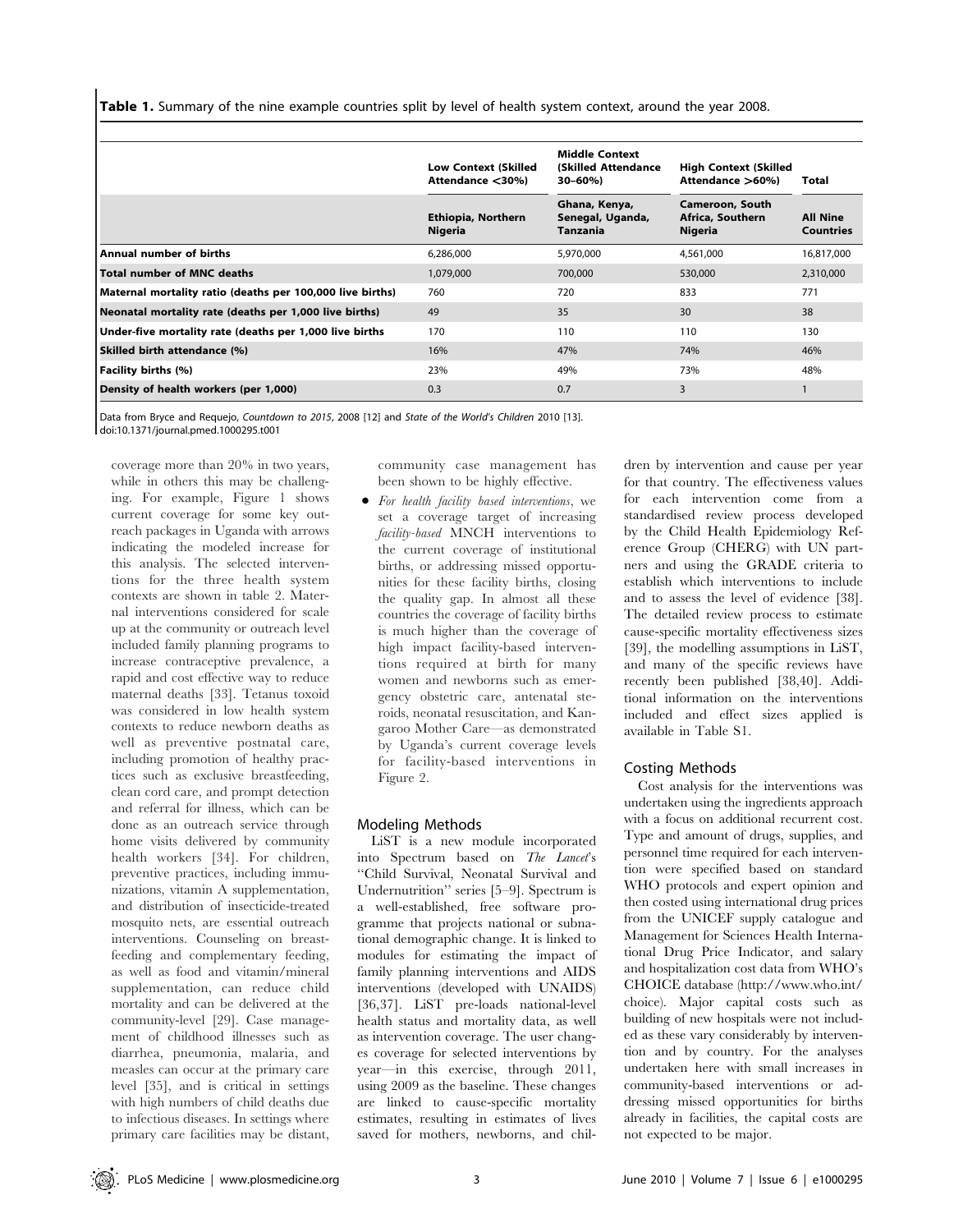

Figure 1. Achievable coverage increases of 20% for outreach/community interventions in Uganda. The figure shows current coverage for some key outreach packages in Uganda with arrows indicating the modeled increase of 20% points within two years. Data from Uganda Demographic Heath Survey, 2006. Some coverages estimated using standard LiST formulas [25]. doi:10.1371/journal.pmed.1000295.g001

#### Results

#### Lives Saved and Costing Results

An achievable scale up of selected outreach interventions in the nine selected African countries could avert approximately 22% of maternal, newborn, and child deaths, resulting in nearly half a million lives saved per year (Table 3). On average, the estimated additional cost of increasing these outreach interventions would be approximately US\$1.21 per capita; however, this value varies by country.

Outreach interventions for mothers and newborns were only considered for countries with low health system contexts, whereas outreach interventions for children were considered in all three health system contexts. Increased use of modern contraceptives could avert a quarter of maternal deaths each year in these two places and would only cost an additional US\$0.17 per capita. High-impact newborn outreach interventions, from Table 2, if scaled up by 20%, could save nearly 24,000 lives in Ethiopia and Northern Nigeria at an estimated average cost of US\$0.03 per capita. Child survival would benefit substantially by expanding coverage of preventive and curative interventions that can be delivered at the community level or through health facility outreach. The results indicate that nearly a half million child lives could be saved each year at an additional cost of US\$1.13 per capita in the nine example countries.

Facility-based interventions for maternal and newborn health were scaled up to the current level of institutional births only in countries with middle and high health system contexts. The results of closing this quality gap for some interventions (Table 2) for current for facility-based births indicate that an estimated 26% of maternal and newborn deaths could be averted in the selected African countries, resulting in nearly 105,000 lives saved per year (Table 3). On average, the estimated additional cost of increasing coverage would be approximately US\$0.54 per capita.

For mothers and newborns, if deliveries already occurring in facilities had access to CEmOC in middle and high health system contexts, 13,000 mothers could be saved each year—or 17% of maternal deaths and 29,000 newborn lives could be saved, or 9% of neonatal deaths. The estimated additional cost for this would be approximately US\$0.20 per capita, making quality improvement of facility care cost-effective for mothers and newborns. Ensuring that all babies born in facilities receive key specific *facility-based* interventions (Table 2) for neonates in middle- and high-performing health systems could save an additional 90,000 newborns each year, preventing another 28% of newborn deaths, at an estimated cost of US\$0.33 per capita.

#### Implications

With policy attention increasingly focused on the link between MDGs 4 and 5, there is demand for and value in showing results with benefit for multiple outcomes within MNCH. The results presented here derive from the first modeling exercise to show a combination of maternal, newborn, and child lives saved in sub-Saharan

Africa. This study considers moderate coverage increases for community/outreach interventions and addresses the quality gap for the 42% of births already occurring in facilities by increasing facility-based interventions in an attempt to illustrate possible steps for African health systems, wherever the starting point, to achieve meaningful mortality change in the short term while building stronger health systems.

We focus on the prioritization of highimpact interventions to implement within health systems, rather than the process of implementation, which is also critical. The supply side investments in human resources, medicine logistics, and so on, also involve addressing demand-side barriers, including a range of sociocultural factors around accessing care, distance to health facilities, and direct and indirect costs of health care. Reducing all such barriers that prevent pregnant women from going to facilities may require innovative approaches, such as emergency funds, transport schemes, and maternity waiting homes [33].

## Strengthening Health Systems Step-by-Step

There is a plethora of literature on health system strengthening, but one common thread recommends starting with simple approaches and using those to build human resources and strengthen already existing programs. This has been called the ''diagonal'' approach, and argues that ''vertical'' strategies, which focus on interventions for specific diseases, can be used to strengthen ''horizontal'' strategies, which are the structures and functions of the health system [34]. Our analysis illustrates this by using local data and lives saved analyses to inform which health system priorities are likely to be feasible initial steps, and ultimately strengthen the MNCH components of health systems.

## Step 1: Select a Limited Number of High-Impact Outreach Interventions and Increase Coverage by a Feasible Amount

In health system settings with low levels of current access and utilization of health care facilities, large-scale public health interventions delivered through outreach channels are more feasible to increase initially and can ensure access of the poor to basic services while health facilities are being strengthened and services made more equitable. Countries in these settings experience critical constraints in the deliv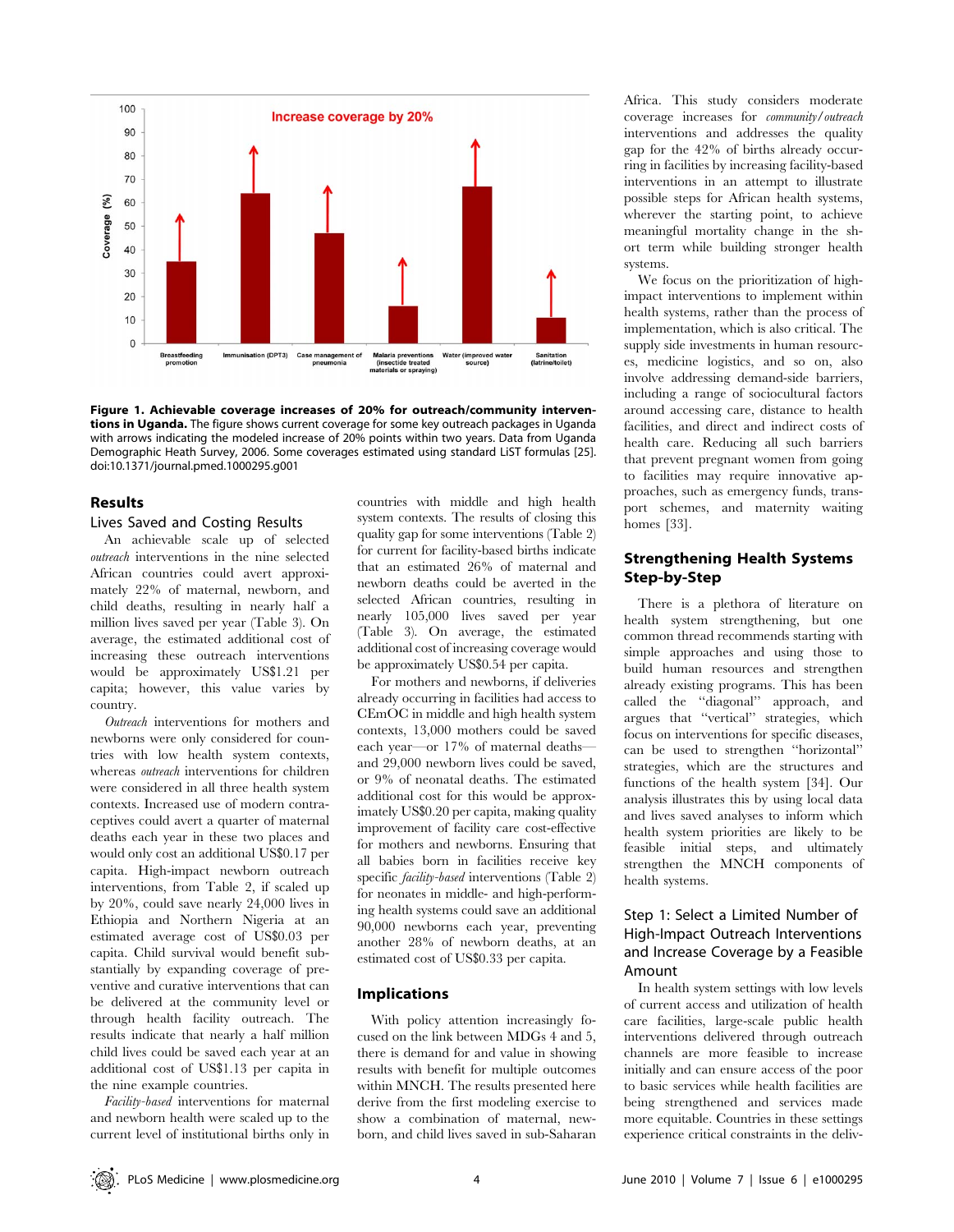Table 2. Selected interventions, by health system context and delivery level.

| Time                   | <b>Inteventions</b>                                       | Low Health<br>System | <b>Middle Health</b><br><b>System</b> | <b>High Health</b><br>System |
|------------------------|-----------------------------------------------------------|----------------------|---------------------------------------|------------------------------|
| Periconceptional       | Contraceptive prevalence rate                             | $\circ$              |                                       |                              |
| Antenatal              | Case management during pregnancy                          |                      |                                       | F <sup>a</sup>               |
|                        | Tetanus toxoid vaccination                                | $\circ$              |                                       |                              |
| Birth                  | Antenatal corticosteroids for preterm labour              |                      | F                                     | F                            |
|                        | Active management of the 3rd stage of labor               | F                    |                                       |                              |
|                        | Newborn resuscitation (facility based)                    |                      | F                                     | F                            |
|                        | Comprehensive emergency obstetric care <sup>a</sup>       |                      | F                                     | F                            |
| Preventive after birth | Preventive postnatal care                                 | O                    |                                       | F                            |
|                        | Breastfeeding improvements                                | $\circ$              | $\circ$                               | $\circ$                      |
|                        | Complementary feeding - education only                    |                      | $\circ$                               | $\circ$                      |
|                        | Complementary feeding - supplementation and education     |                      | $\circ$                               | $\circ$                      |
|                        | Use of improved water source within 30 minutes            |                      | O                                     | $\circ$                      |
|                        | Use of water connection in the home                       |                      | $\circ$                               | $\circ$                      |
|                        | Improved excreta disposal                                 |                      | $\circ$                               | $\circ$                      |
|                        | Hand washing with soap                                    |                      | $\circ$                               | $\circ$                      |
|                        | Hygienic disposal of children's stools                    |                      | $\circ$                               | $\circ$                      |
|                        | Insecticide treated materials or indoor residual spraying | $\circ$              | $\circ$                               | $\circ$                      |
|                        | Vitamin A for prevention                                  | $\circ$              | O                                     | $\circ$                      |
|                        | Zinc for prevention                                       |                      | $\circ$                               | $\circ$                      |
|                        | Measles vaccine                                           | $\circ$              | O                                     | $\circ$                      |
|                        | Hib vaccine                                               | $\circ$              | $\circ$                               | $\circ$                      |
|                        | Pneumococcal vaccine                                      |                      | O                                     | $\circ$                      |
|                        | DPT3 vaccination                                          | $\circ$              | $\circ$                               | $\circ$                      |
| Curative after birth   | Kangaroo mother care                                      |                      | F                                     | F                            |
|                        | Oral antibiotics for severe infection in neonates         | $\circ$              |                                       |                              |
|                        | Injectable antibiotics for severe infection in neonates   |                      | $\circ$                               |                              |
|                        | Full supportive care for severe infection in neonates     |                      |                                       | F.                           |
|                        | Oral rehydration salt solution                            | O                    | O                                     | $\circ$                      |
|                        | Antibiotics for dysentery                                 | $\circ$              | $\circ$                               | $\circ$                      |
|                        | Zinc for treatment                                        | $\circ$              | O                                     | $\circ$                      |
|                        | Case management of pneumonia with oral antibiotics        | $\circ$              | $\circ$                               | $\circ$                      |
|                        | Vitamin A for measles treatment                           | O                    | O                                     | $\circ$                      |
|                        | Antimalarials                                             | $\circ$              | $\circ$                               | $\circ$                      |

F, facility, or increase to total institutional births; O, outreach, or increase by 20%.

<sup>a</sup>Facility for antenatal coverage is the level of ANC one visit and not the level of facility births like other interventions scaled up to facility level. Facility births are the total of essential care for all women and immediate essential newborn care, basic emergency obstetric care, and comprehensive emergency obstetric care. When scaling up facility births, essential care for all women and immediate essential newborn care and basic emergency obstetric care are scaled down to zero coverage while comprehensive emergency obstetric care is the total of all three, which assumes that all facilities have access to this level of care. doi:10.1371/journal.pmed.1000295.t002

ery of complex packages especially with regard to management capacity of supplies and logistics.

Many African countries continue to experience a shortage of contraceptive supplies despite the low cost [41]. Family planning uptake is also dependent on the empowerment of women and shifting social norms regarding family size. Preventive postnatal care and increased exclusive breastfeeding may be achieved through community mobilization and media campaigns. But early postnatal contacts, such as home visits, are more effective in reaching recently delivered mothers in order to promote healthy practices, identify illness, and link the mother and baby with the health facility [34]. In settings where referral and access to facilities is weak, case management may be done at lower levels. For example, Ethiopia has just mandated community case management of pneumonia to be implemented by the 30,000 newly trained and deployed Health Extension Workers.

Public health interventions such as immunization, that do not require schedulable services, are more amenable to relatively rapid improvements, and are already at high coverage levels in many countries. However, there are still constraints, such as maintaining the cold chain for vaccines and other critical supply management issues that hamper progress. While increasing the supply of services at the lowest levels, conditional cash transfers and other incentives may also be used to increase demand, especially for the poorest families.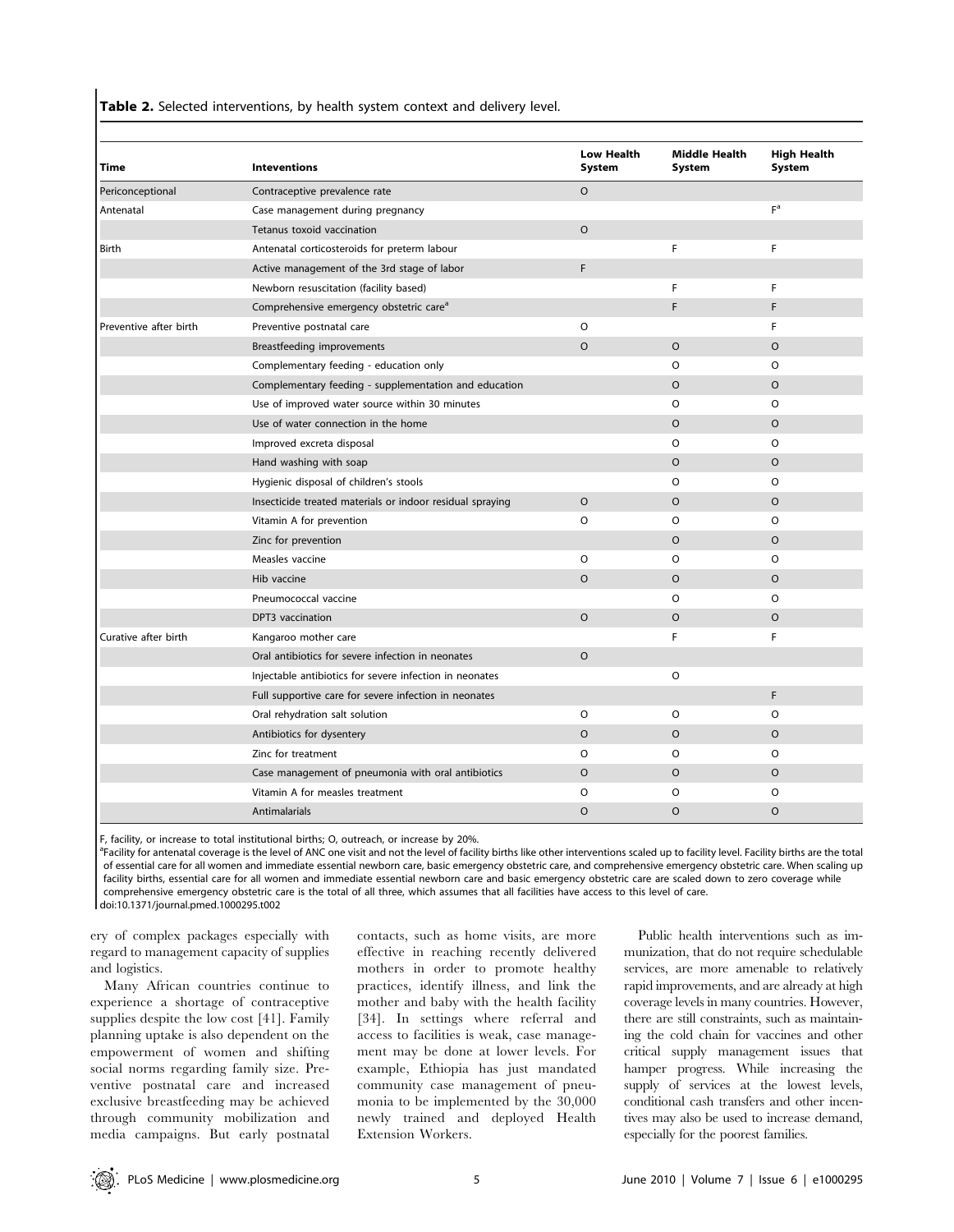

Figure 2. Achievable coverage increases by addressing the quality gap for facility births in Uganda. The figure shows current coverage for some key facility-based MNCH interventions in Uganda with arrows indicating the modeled increase to the current coverage of institutional births within two years. Data from Uganda Demographic Heath Survey, 2006. Some coverages estimated using standard LiST formulas [25]. doi:10.1371/journal.pmed.1000295.g002

## Step 2: Address Missed Opportunities for Births in Health Facilities

Countries with greater access to and utilization of health care facilities can seize opportunities to ensure that all mothers, newborns, and children cared for in health facilities actually receive the highest level of care possible. Since the cost of care during pregnancy and childbirth is one of the main contributors to delays in accessing care, restructuring the health system to provide low-cost public health services or abolishing user fees are proven strategies for increasing the number of facility births, as experienced in Ghana and South Africa [42,43]. To address delays in receiving care within facilities, often related to gaps in quality of care, accountability mechanisms such as mortality audits can be used [44].

For the most part, facility-based maternal and newborn interventions are feasible additions to already existing services, such as ensuring that every birth attendant can resuscitate a nonbreathing newborn [45]. Functional logistics management and competency-based training for health workers are required to maintain coverage and increase quality.

## Step 3: Identify and Address Specific Disease Problems

Strengthening health systems also requires consideration of the local health burden and other locally specific challenges, e.g., malaria, HIV/AIDS, conflict, complex emergencies, and inequity for specific groups. The case of HIV/AIDS in South Africa demonstrates how context affects MNCH and shapes the responsiveness of the health system. South Africa has about 300,000 HIV-infected mothers giving birth to infants every year with HIV/ AIDS, contributing to 57% of all child

deaths and more than 80% of child deaths after the first month of life. The results of this LiST analysis suggests that if South Africa scaled up interventions for prevention of mother-to-child transmission of HIV (PMTCT) with appropriate feeding choices to cover 95% of mothers and newborns, over 37,000 children could be saved each year [32]. Strategic investments in neonatal health packages could save an additional 12,000 lives a year and foster integration with existing HIV/AIDS services. Yet, gaps remain and limit this potential improvement. For example, coverage of exclusive breastfeeding is below 10%, reflecting the challenges of conflicting and changing messages of optimal feeding within HIV education and counselling. South Africa has the potential to reverse trends of increasing child mortality and even shift to being on track to achieving MDG 4 with rapid scale up of PMTCT, a context-specific solution.

## Step 4: Strengthen the Health System to Reach High Coverage of All Essential MNCH Interventions

High-impact opportunities for MNCH, when scaled up to coverage levels achievable in the short-term, could save hundreds of thousands of lives in sub-Saharan Africa. However, the overall goal is to reach high coverage of all essential MNCH interventions. If 90% of Africa's families could receive effective and consistent implementation of essential MNCH interventions by 2015, nearly 4 million maternal, neonatal, and child deaths could be prevented each year—an 85% reduction in mortality [1]. Countries in low health system contexts starting at a lower level of coverage have greater potential for rapid increases. However, even in countries with high skilled attendance and better health systems, almost one million lives could be saved if MNCH interven-

Table 3. Lives saved and costing results for MNCH in the nine countries.

| Scale-Up                                                                                                                                        | Percent of deaths averted (lives saved)                                                                                  | <b>Additional cost</b> |
|-------------------------------------------------------------------------------------------------------------------------------------------------|--------------------------------------------------------------------------------------------------------------------------|------------------------|
| Achievable scale-up of selected MNCH outreach interventions<br>by increasing coverage by 20%*                                                   | 22% of MNC deaths averted (486,000<br>in all 9 countries <sup><math>\dagger</math></sup> )                               | US\$ 1.21 per capita   |
| Achievable scale-up of selected maternal and newborn facility-based<br>interventions by ensuring all facility births received the interventions | 26% of MN deaths averted in 7<br>countries (105,000 in the selected<br>middle and high context countries <sup>\$</sup> ) | US\$ 0.54 per capita   |
| Address specific disease problems, for example HIV/AIDS                                                                                         | Situation dependent                                                                                                      | Situation dependent    |
| Targeted health system strengthening to reach high coverage of all<br>essential MNCH interventions                                              | 85% of MNC deaths averted (3.98 million<br>in 42 sub-Saharan African countries)                                          | Not calculated         |
|                                                                                                                                                 |                                                                                                                          |                        |

\*Specific interventions included in the analysis are available in Table 2 and Table S1. Additional costing results are available in Table S2. { The nine selected countries are Cameroon, Ethiopia, Ghana, Kenya, Nigeria, Senegal, South Africa, Tanzania, and Uganda. { Step 2 percent based only on maternal and neonatal deaths averted in the middle and high impact countries; Ethiopia and Northern Nigeria are excluded. doi:10.1371/journal.pmed.1000295.t003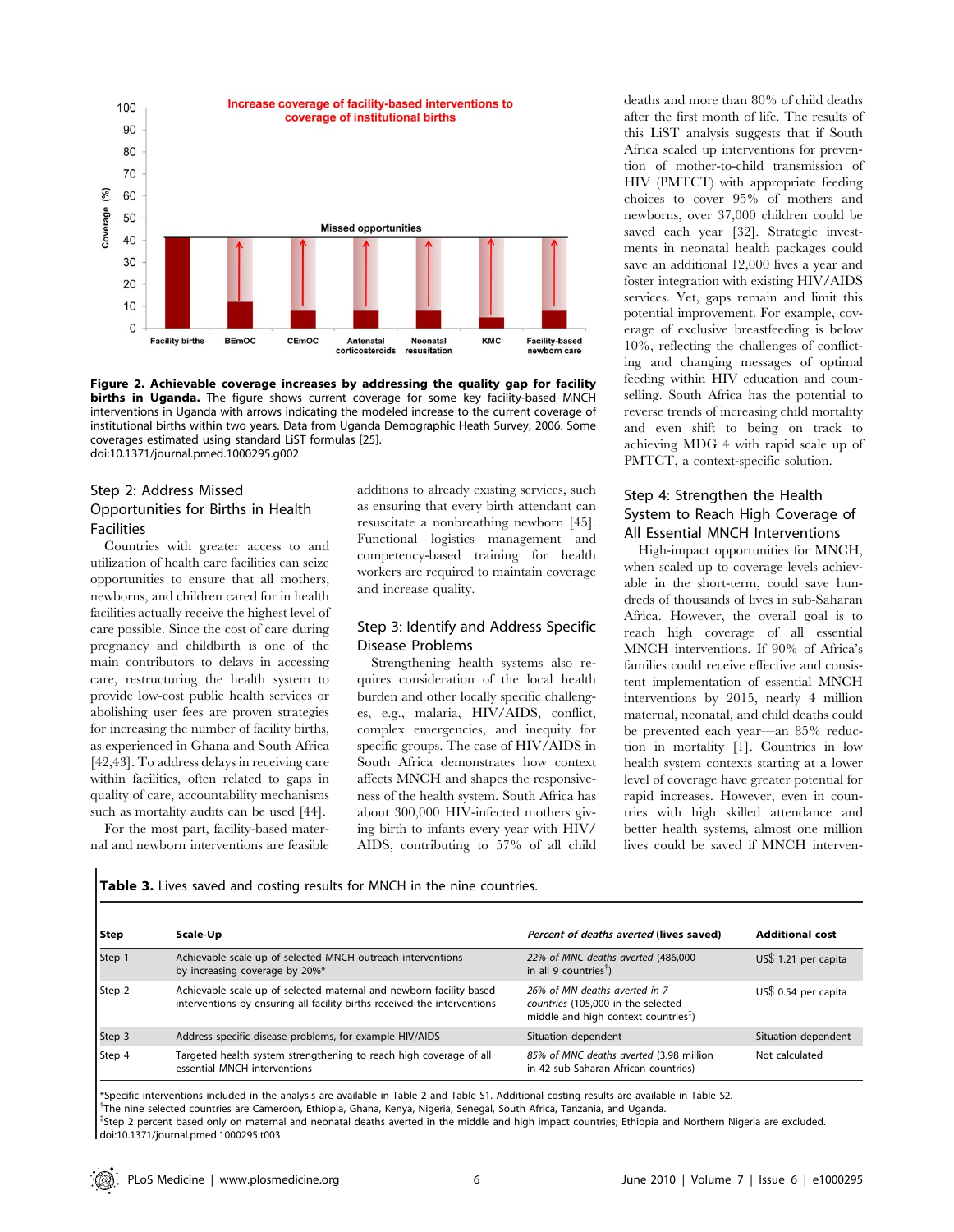tions reached all those who need them (Table S1). This aspirational target suggests that most mothers, newborns, and children need not die in the region and should serve as a wake-up call to governments, health policy planners, and development partners to strategically assess their current MNCH status, use national data to identify high-impact interventions, set achievable coverage targets in the short- and long-term, and effectively implement strategies through proven health-service packages.

## Conclusions

There are three main conclusions to draw from this analysis:

## 1. Modest Increases in Selected Outreach Interventions Can Save Lives Now

Much can be done at community level for children through improving nutrition, providing vaccinations, and preventing and treating malaria, diarrhea, and pneumonia. Community level provision of contraceptives can have a significant impact on maternal mortality. These, with other community-based interventions, can also reduce maternal and neonatal deaths.

## 2. Addressing Missed Opportunities for Births Already Occurring in Health Facilities Can Also Save Maternal and Newborn Lives Now

Strengthening existing programs within health facilities could prevent many deaths, even without high-tech equipment and supplies [15]. Many newborn deaths could be prevented with facility-based interventions such as neonatal resuscitation, hygienic practices, and thermal care around the time of birth for all neonates, as well as antenatal steroids and Kangaroo Mother Care for preterm babies. Since more than half of maternal deaths in sub-Saharan Africa are due to obstetric complications, it is critical to ensure that women with life-threatening complications can access the emergency

## References

- 1. Kinney MV, Lawn JE, Kerber JE, eds (2009) Science in Action: Savings the lives of Africa's mothers, newborns and children. Available: http://www. nationalacademies.org/asadi/2009\_Conference/ PDFs/ScienceInActionFullReport.pdf.
- 2. Kinney MV, Kerber KJ, Black R, Cohen B, Okong P (2010) Sub-Saharan Africa's mothers, newborns and children: Where and why do they die? PLoS Med 7: e294. doi:10.1371/journal. pmed.1000294.
- [No authors listed] (2009) G8 Leaders Declaration: Responsible Leadership for a Sustainable Future.
- 4. Greco G, Powell-Jackson T, Borghi J, Mills A (2008) Countdown to 2015: assessment of donor

obstetric care that can save their life and that of their baby.

## 3. Consideration of Local Data and Different Health System Settings Is Necessary to Identify High-Impact, Short-Term Opportunities That Are Appropriate and Feasible for Given Health System Environments

While much is known about interventions that can save lives, there are still unanswered questions regarding the "who" and "how to" around optimal service delivery strategies, providing care to families close to home, and reaching hard-to-serve populations. There is a gap in the use of local and representative data to inform policy, practice, and research priorities. There is also an urgent need to strengthen and disseminate existing tools such as LiST to assist governments and policy makers, including at the local level, in setting priorities and targets. Once evidence-based priority interventions are identified, it is necessary to link these interventions to policy as well as to address implementation challenges. There are a number of immediate opportunities available even in the lowest resource settings; however, a shortage of qualified health workers is a major constraint for improving essential health care in sub-Saharan Africa [46]. This is true both in direct service provision as well as in lack of public health champions to lead the way towards policy change [47]. More health systems research is needed on optimum delivery strategies for specific interventions and health care packages given existing constraints, and on how to increase coverage with existing packages within individual countries [19].

Despite often negative publicity, some African countries are making progress towards saving the lives of mothers, newborns, and children. Even more lives can be saved if countries use local data to identify priority interventions and increase coverage and quality in the short term.

assistance to maternal, newborn, and child health between 2003 and 2006. Lancet 371: 1268–1275.

- 5. Jamison D, Shahid-Salles S, Jamison J, Lawn JE, Zupan J (2006) Incorporating Deaths near the Time of Birth into Estimates of the Global Burden of Disease. In: The World Bank and the National Institutes of Health.
- 6. Jones G, Steketee RW, Black RE, Bhutta ZA, Morris SS (2003) How many child deaths can we prevent this year? Lancet 362: 65–71.
- 7. Darmstadt GL, Bhutta ZA, Cousens S, Adam T, Walker N, et al. (2005) Evidence-based, costeffective interventions: how many newborn babies can we save? Lancet 365: 977–988.

Local and national governments and policy makers should be encouraged to use science to inform effective action to save the lives of sub-Saharan Africa's mothers, newborns, and children.

## Supporting Information

Table S1 Detailed information on LiST including effect sizes.

Found at: doi:10.1371/journal.pmed. 1000295.s001 (0.11 MB DOC)

Table S2 Further detail about costing exercise.

Found at: doi:10.1371/journal.pmed. 1000295.s002 (0.03 MB DOC)

#### Acknowledgments

The complete ASADI ''Science in Action'' working group list is available at http://www. nationalacademies.org/asadi/2009\_Conference/ PDFs/ScienceInActionContributors.pdf. The participating academies of science are Cameroon Academy of Sciences, Ghana Academy of Arts and Sciences, Kenya National Academy of Sciences, The Nigerian Academy of Science, National Academy of Science and Technology of Senegal, Academy of Science of South Africa, Uganda National Academy of Sciences, and U.S. National Academy of Sciences. The partner organizations in ASADI include John Hopkins Bloomberg School of Public Health, Partnership for Maternal, Newborn, and Child Health, Save the Children, and UNICEF.

#### Author Contributions

ICMJE criteria for authorship read and met: IKF MVK JEL KJK MOO AMB NW EW MC REB. Agree with the manuscript's results and conclusions: IKF MVK JEL KJK MOO AMB NW EW MC REB. Analyzed the data: IKF MVK JEL EW. Collected data/did experiments for the study: MVK AMB EW. Wrote the first draft of the paper: MVK JEL. Contributed to the writing of the paper: IKF MVK KJK MOO AMB NW MC REB. Ensured that the results of the analysis were obtained correctly: IKF. Assisted with information on aspects to be included in the design and reviewed issues in the process of data analysis: AMB. Reviewed the drafts of the paper: AMB.

- 8. Lawn JE, Wilczynska-Ketende K, Cousens SN (2006) Estimating the causes of 4 million neonatal deaths in the year 2000. Int J Epidemiol 35: 706–718.
- 9. Campbell OM, Graham WJ (2006) Strategies for reducing maternal mortality: getting on with what works. Lancet 368: 1284–1299.
- 10. Graham WJ, Cairns J, Bhattacharya S, Bullough CHW, Quayyum Z (2006) Maternal and perinatal conditions. In: Disease control priotirites in developing countries. New York: Oxford University Press. pp 499–530.
- 11. Kerber KJ, de Graft-Johnson JE, Bhutta ZA, Okong P, Starrs A, et al. (2007) Continuum of